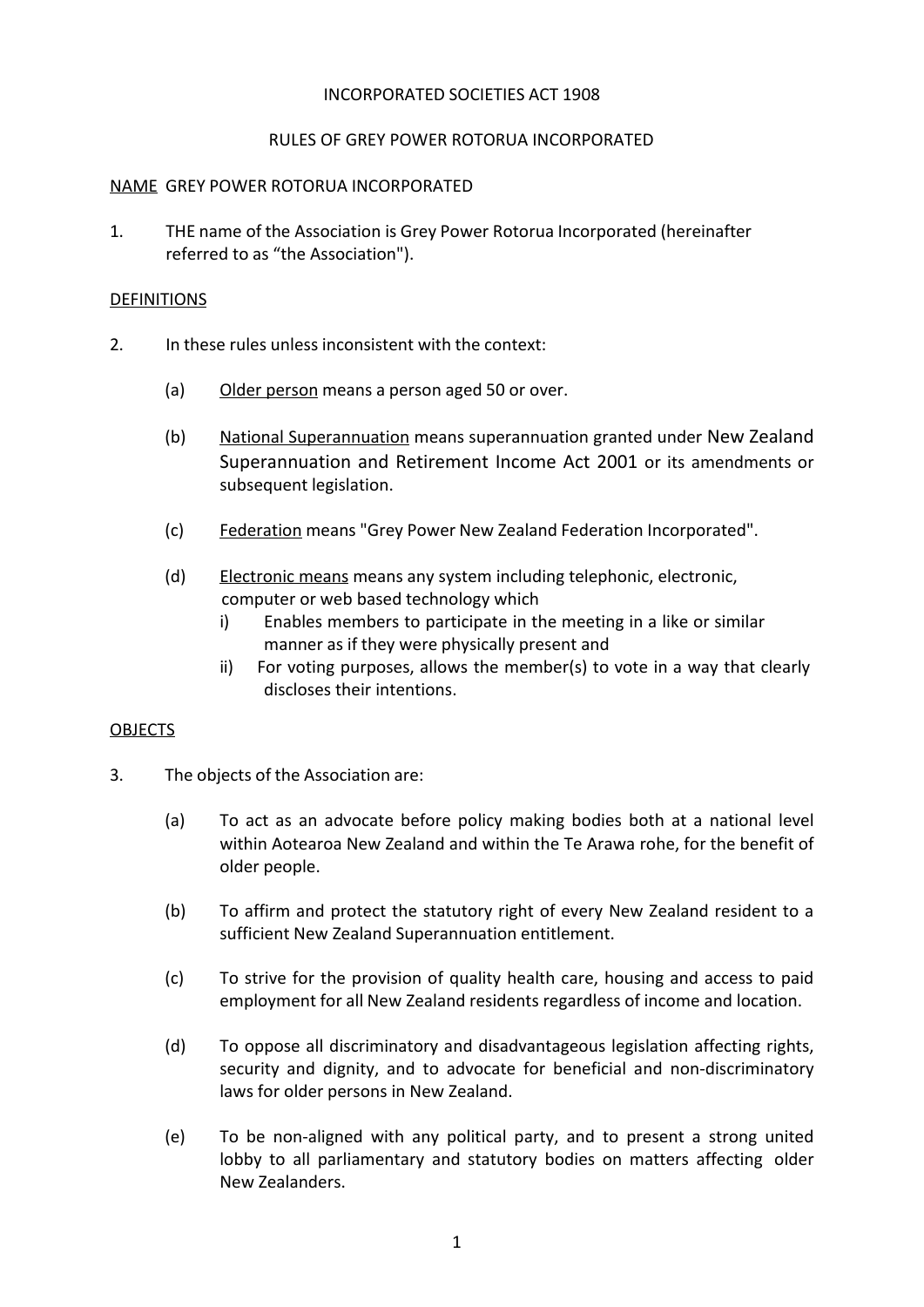- (f) To promote and establish links with kindred organizations.
- (g) To promote recognition of the wide-ranging contributions to society made by older citizens of New Zealand.
- (h) To work for the advancement of education and other purposes beneficial to the community in Aotearoa New Zealand.
- (i) To organise activities for the benefit of members of the Association.
- (j) To advocate on behalf of the needs and concerns of individual members, where this is consistent with the objectives of the Association.
- (k) To undertake any additional activities which advance the above objectives.

# **POWERS**

- 4. The powers of the Association are:
	- (a) The Association may:
		- i. Employ people for the purposes of the Association;
		- ii. Exercise any power a trustee might exercise;
		- iii. Invest in any investment that a trustee might invest in;
		- iv. Borrow money and provide security for that if authorised by majority vote at any Association Meeting.
	- (b) The Association may only use money and other assets if:
		- i. It is for a purpose of the Association;
		- ii. It is not for the sole personal or individual benefit of any Member; and
		- iii. That use has been approved by either the Committee or by majority vote of the Association.

### **ADMINISTRATION**

- 5. The administration of the Association shall be conducted by and vested in an Executive Committee.
- 6. The President (see rule 7) shall be Chairperson of the Association. In his or her absence the Vice President shall be the Chairperson. In the absence of both the President and Vice President the meeting may elect a Chairperson for that meeting. The Chairperson shall have one vote and a casting vote as provided for in rule 26 (b).

### EXECUTIVE COMMITTEE

- 7. The Executive Committee may consist of the following persons:
	- (a) President
	- (b) Vice President
	- (c) Secretary
	- (d) Treasurer
	- (e) And up to eleven additional committee members.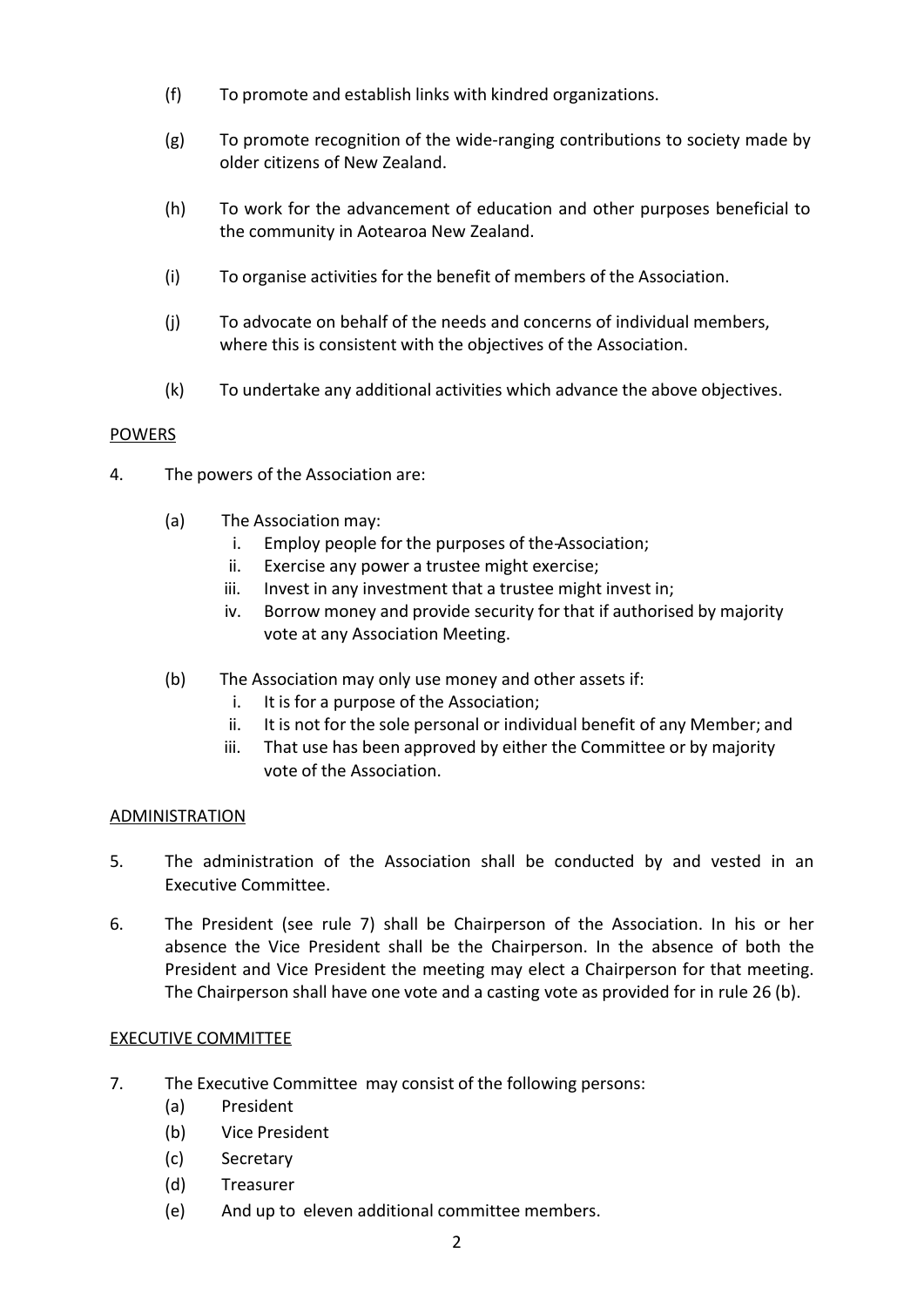### 8. Election of Executive Committee

- (a) All Association Committee members shall be elected annually at the Annual General Meeting of the Association.
- (b) Nominations for office and members of the Executive Committee may be made from the floor at the Annual General Meeting and must be seconded.
- (c) Officers and members of the Executive Committee shall hold office until the conclusion of the meeting at which their successors are elected.
- (d) The committee should have at least four members but not more than 15 members.

# 9. Powers of the Executive Committee

The affairs of the Association shall be managed by the Executive Committee which, subject to the policies approved by the Association and to the objects of the Association, shall be responsible for the day to day administration of the Association. The Committee shall have the powers of the Association as defined in rule 4 and shall, in addition, have the power to elect and (disband subsequently) such subcommittees or advisory bodies as may be constituted from time to time to assist it in carrying out its duties, and may delegate any or all of its powers to such subcommittees or advisory bodies.

### 10. Meetings

- (a) Ordinary meetings of the Executive Committee shall be called at such time and such place and on such conditions as the Committee may from time to time decide.
- (b) The Chairperson of the Executive Committee may at any time convene a meeting of the Executive Committee.
- (c) Meetings of the Committee may be held in part or wholly by electronic means, to enable members to participate remotely. For voting purposes a member is considered to be present if they attend physically, or join the meeting electronically by a means which allows them to be clearly identified, and to participate fully in the matters under discussion.

### 11. Quorum

- (a) The quorum for any meeting of the Executive Committee shall be a simple majority of its members.
- (b) No business shall be transacted at any meeting of the Committee unless a quorum is present within thirty minutes of the time when the meeting is due to commence.
- 12. Proxies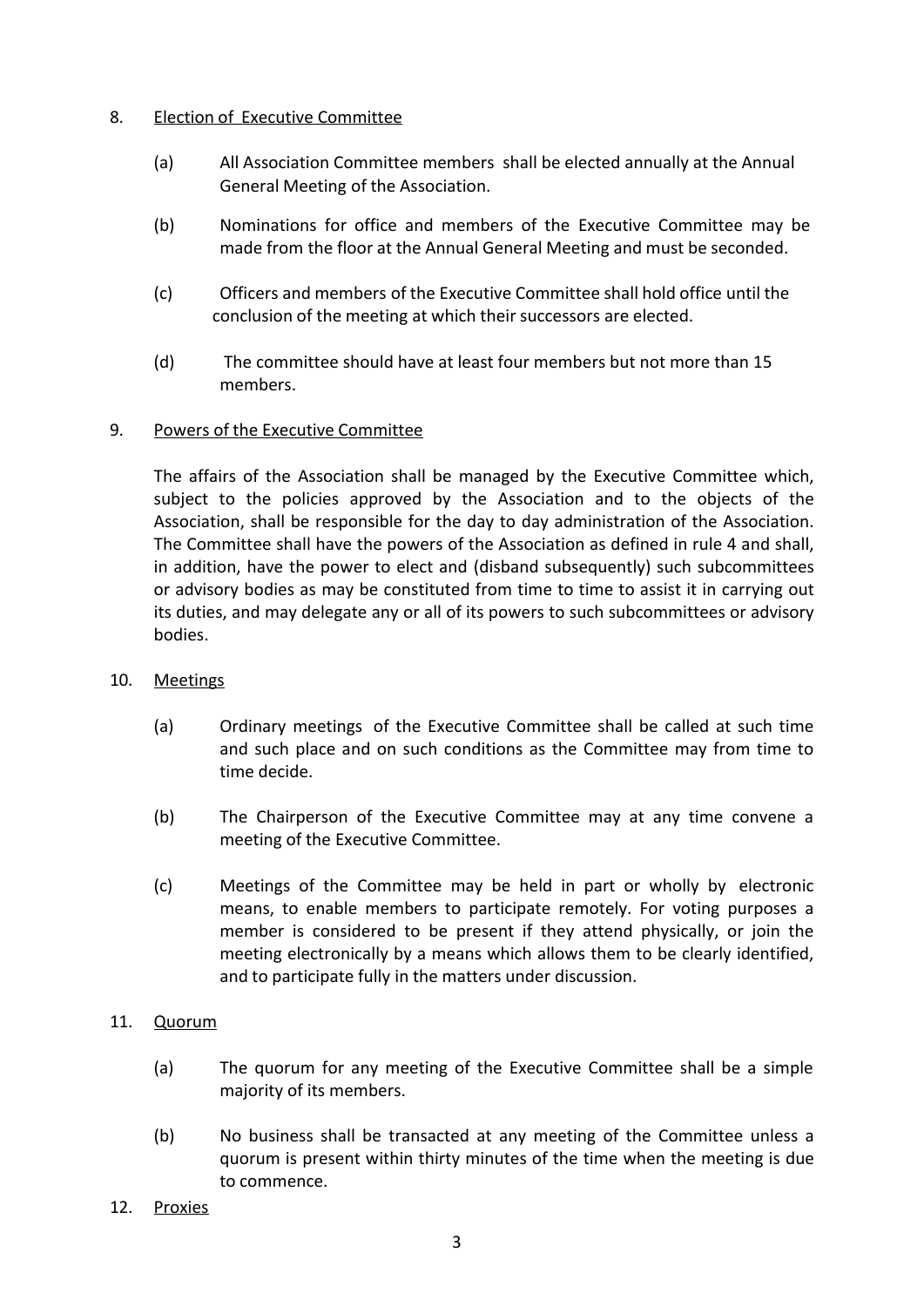Proxies shall not be allowed at any meeting of the Executive Committee.

### 13. Voting

Voting at any meeting of the Committee shall be in accordance with rule 26 (b).

### 14. Adjournments

The Chairperson at any meeting of the Executive Committee may, with the consent of the meeting, adjourn the meeting from time to time and from place to place, but no business shall be transacted at any adjourned meeting other than business left unfinished at the meeting from which the adjournment took place, except that the President shall have the power to bring before the meeting without notice any matter which the President deems to be one of urgency.

### 15. Vacation of Office

Any officer of the *A*ssociation or member of the Executive Committee shall vacate office:

- (a) If they have wilfully disobeyed or neglected to comply with the objects of the Association, or
- (b) They have become incapable of carrying out their duties by reason of mental incapacity or physical illness, or
- (c) They have been convicted of any criminal offences whilst an Officer, Committee member or member of the Association, or
- (d) If, in the case of the Executive Committee, any member is absent from more than two meetings of the committee without notifying the president.
- 16. Any member of the Committee may terminate their office bynotice in writing to the Secretary.
- 17. The Executive Committee shall be entitled to fill casual committee vacancies at its discretion and to augment its members on a temporary basis as its work load may require.

#### MEMBERSHIP

- 18. (a) Membership of the Association shall be open to all persons on payment of an annual subscription.
	- (b) The amount of the subscription shall be determined by the membership at the AGM each year, and shall be due on the first day of the new membership year.
	- (c) Membership subscriptions are non-refundable.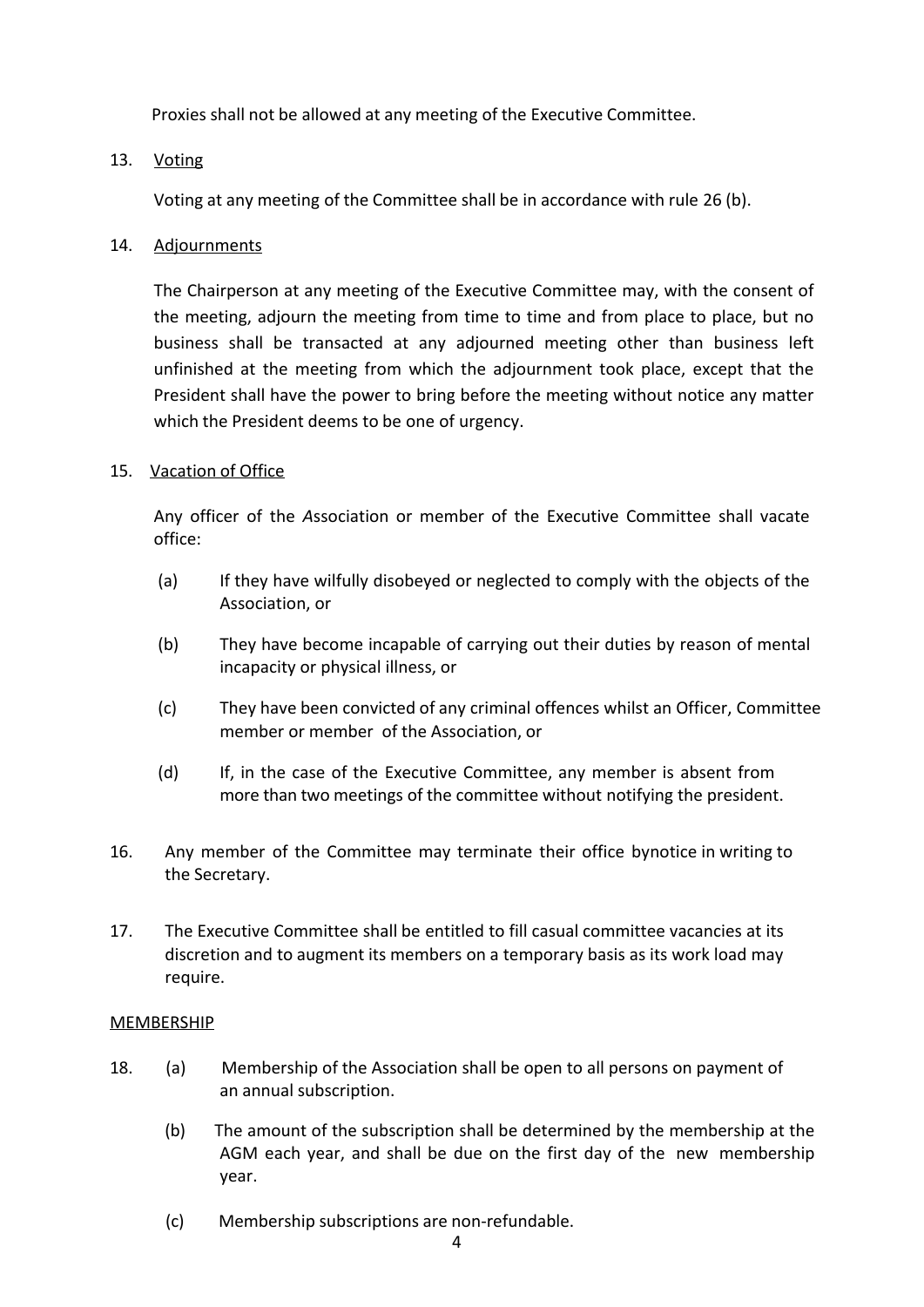#### WITHDRAWAL FROM MEMBERSHIP

- 19. Any member may withdraw from the Association at any time. Payment of all monies then due by the member must be done at that time. Withdrawals take effect once the Secretary has cancelled the membership in the Association and Federation databases.
- 20. If any Member does not pay a subscription or levy by the date set by the Committee or the Association, the Secretary will give written notice that (mail or electronic means), unless the arrears are paid by a nominated date, the Membership will be terminated. After that date, the Member shall (without being released from the obligation of payment of any sums due to the Association) have no Membership rights and shall not be entitled to participate in any Association activity.

### SUSPENSION AND EXPULSION

- 21. If, for any reason whatsoever, the Executive Committee is of the view that a Member is breaching the Rules or acting in a manner inconsistent with the purposes of the Association, the Committee may suspend the Member and give written notice of this to the Member ("the Committee's Notice"). The Committee's Notice must:
	- (a) Explain how the Member is breaching the Rules or acting in a manner inconsistent with the purposes of the Association;
	- (b) State what the Member must do in order to remedy the situation; or state that the Member must write to the Committee giving reasons why the Committee should not terminate the Member's Membership.
	- (c) State that if, within 14 days of the Member receiving the Committee's Notice the Committee is not satisfied, the Committee may in its absolute discretion immediately terminate the Member's Membership.
	- (d) State that if the Committee terminates the Member's Membership, the Member may appeal to the Association.
	- (e) Fourteen days after the Member received the Committee's Notice, the Committee may in its absolute discretion by majority vote terminate the Member's Membership by giving the Member written notice ("Termination Notice"), which takes immediate effect. The Termination Notice must state that the Member may appeal to the Association at the next Meeting by giving written notice to the Secretary ("Member's Notice") within 14 days of the Member's receipt of the Termination Notice.
	- (f) If the Member gives the Member's Notice to the Secretary, the Member will have the right to be fairly heard at the next General Meeting of the Association. If the Member chooses, the Member may provide the Secretary with a written explanation of the events as the Member sees them ("the Member's Explanation"), and the Member may require the Secretary to give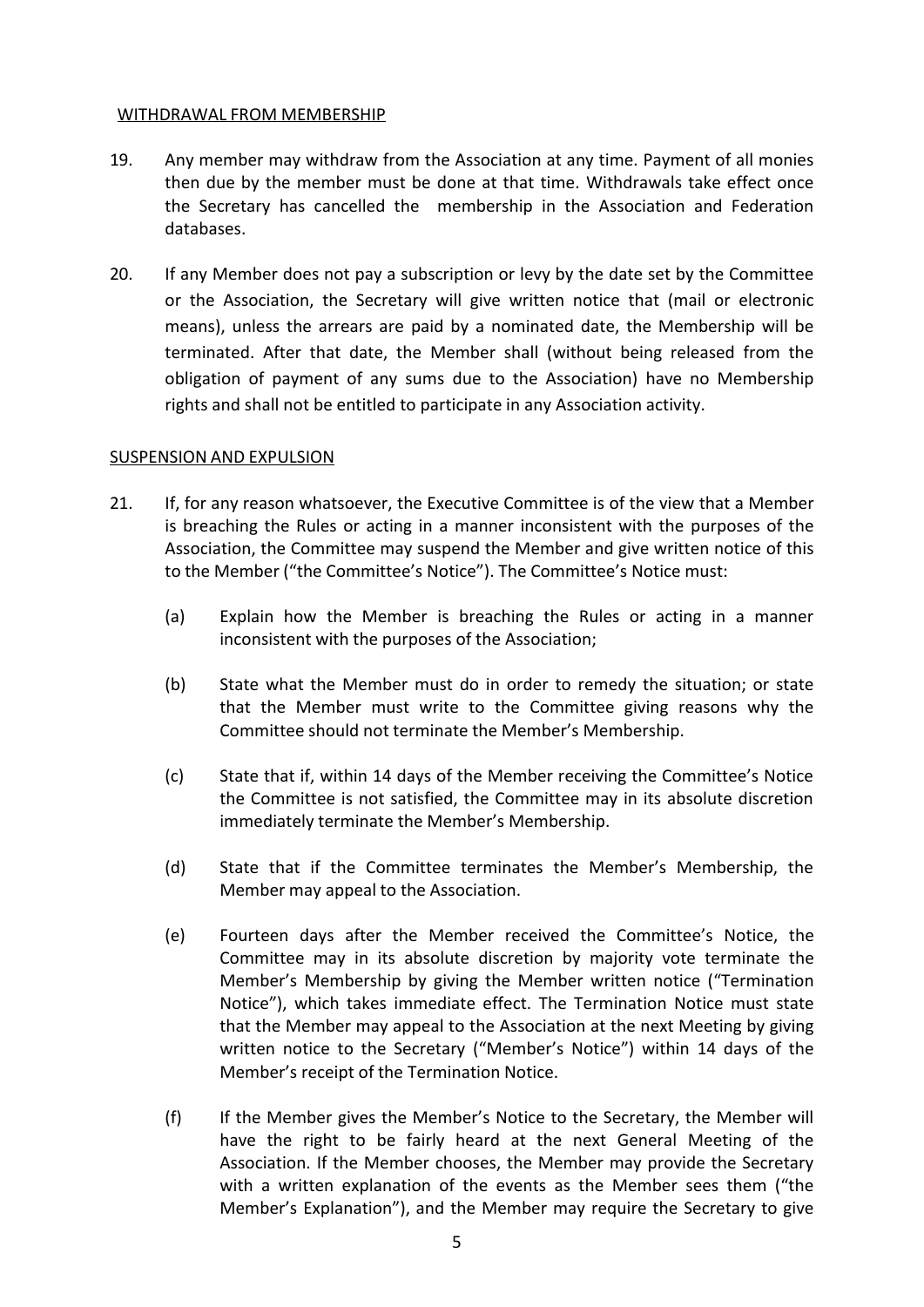the Member's Explanation to every other Member at least 7 days before the General Meeting at which the Member will be heard.

- (i) The member may choose to have a support person present at the meeting.
- (g) If the Member is not satisfied that the other Association Members have had sufficient time to consider the Member's Explanation, the Member may defer his or her right to be heard until the following General Meeting of the Association.
- (h) When the Member is heard at a General Meeting, the Association members may question the Member and the Committee Members. The Association shall then by majority vote decide whether to let the termination stand, or whether to reinstate the Member. The Association's decision will be final.

# OBLIGATIONS OF MEMBERS

22. All Members (including Executive Committee Members) shall promote the purposes of the Association and shall do nothing to bring the Association into disrepute.

# ANNUAL AND SPECIAL GENERAL MEETINGS OF THE ASSOCIATION

# 23. Annual General Meeting

The Annual General Meeting (AGM) of the Association shall be held no later than five (5) months after the Association's balance date each year on such a date and at such a time as shall be fixed by the Executive Committee. At least one clear calendar month notice of such Annual General Meeting shall be given in writing and may be delivered by electronic means and/or via the Association's newsletter.

### 24. Special General Meeting

- (a) The Executive Committee may whenever it thinks fit, or upon the request of at least 25 financial members, convene a Special General Meeting of the Association.
- (b) Notice of any such request shall specify the objects of the meeting request and shall be signed by the members making the same, and shall be deposited with the Secretary.
- (c) At least fourteen (14) clear days' notice specifying the place, the day and hours of any Special General Meeting and the purpose for which it is to be held, shall be given in writing and may be delivered by electronic means and/or via the Association's newsletter.
- (d) No business other than that specified in the notice convening it shall be discussed at any Special General Meeting.
- 25. Quorum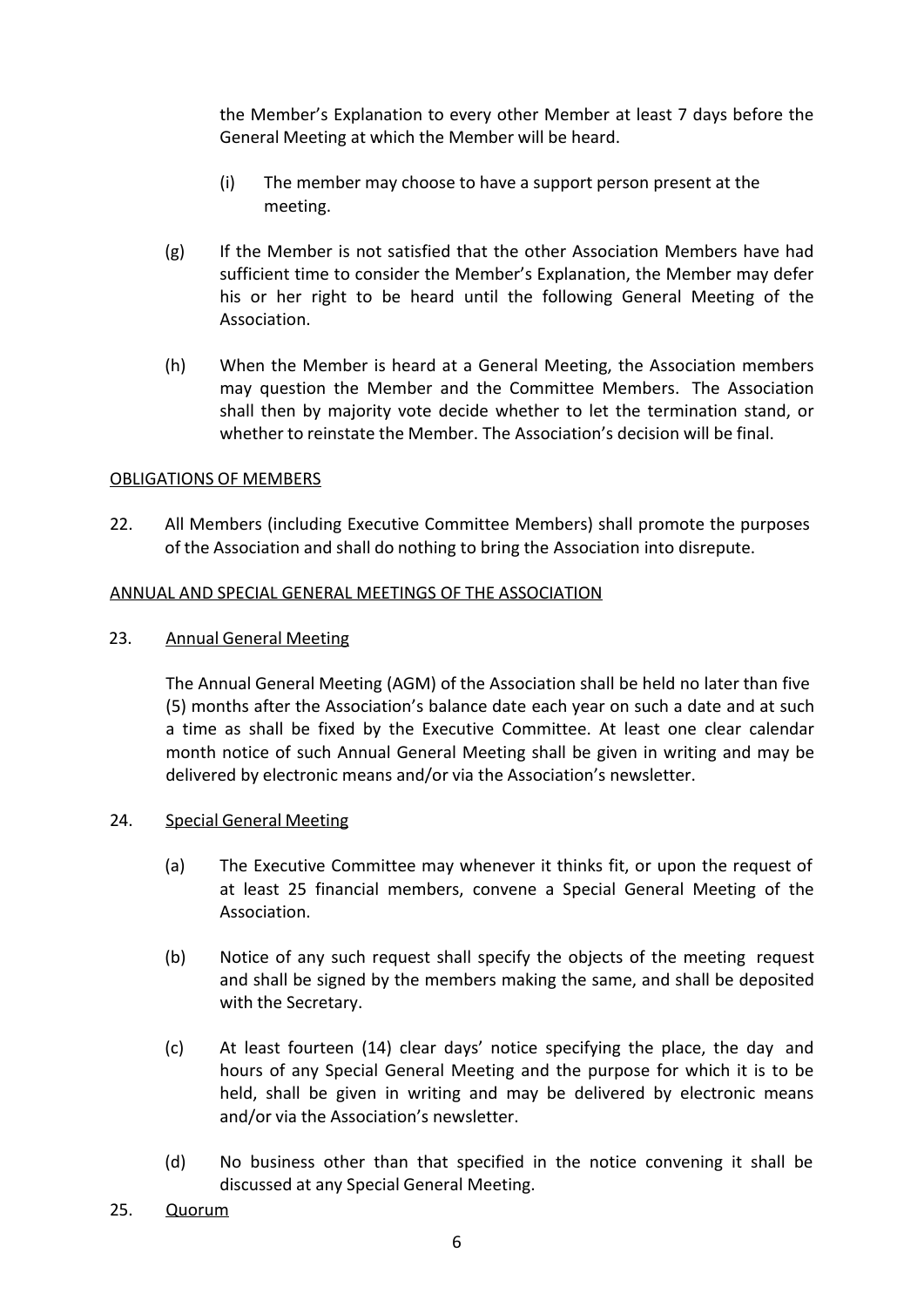- (a) At any meeting of the Association a quorum shall be no fewer than twenty (20) financial members entitled to vote at such meeting.
- (b) No business shall be transacted at any meeting of the Association unless a quorum is present at the time when the meeting proceeds to business.
- (c) If a quorum is not present within thirty minutes of the time the meeting is due to commence, the meeting shall not proceed.

### 26. Method of Voting

- (a) Only financial members of the Association shall be entitled to vote.
- (b) On any given motion at an Association Meeting, the Chair/President shall in good faith determine whether to vote by:
	- a. Voices;
	- b. Show of hands; or
	- c. Secret ballot.

However, if any Member demands a secret ballot before a vote by voices or show of hands has begun, voting must be by secret ballot. If a secret ballot is held, the Chair/President will have a casting, that is, second vote.

- (c) The Chairperson's declaration of the result shall be conclusive.
- (d) In the case of an equality of votes arising in (a) (b) or (c), the Chairperson of the meeting shall have a casting vote as well as a deliberate vote.

### 27. Matters of Urgency

The President shall have the power at any Annual General Meeting or Special General Meeting of the Association to bring before the meeting without notice any matter which the President deems to be one of urgency.

### 28. Adjournments

The Chairperson at any meeting of the Association may, with the consent of the meeting, adjourn the meeting from time to time, and from place to place, but no business shall be transacted at any adjourned meeting other than business left unfinished at the meeting from which the adjournment took place, except as provided under rule 27.

### 29. Delegates

The Association Delegates to the Federation shall be the President and the Secretary (or their nominated deputies). Any additional observers may be appointed by the Executive Committee.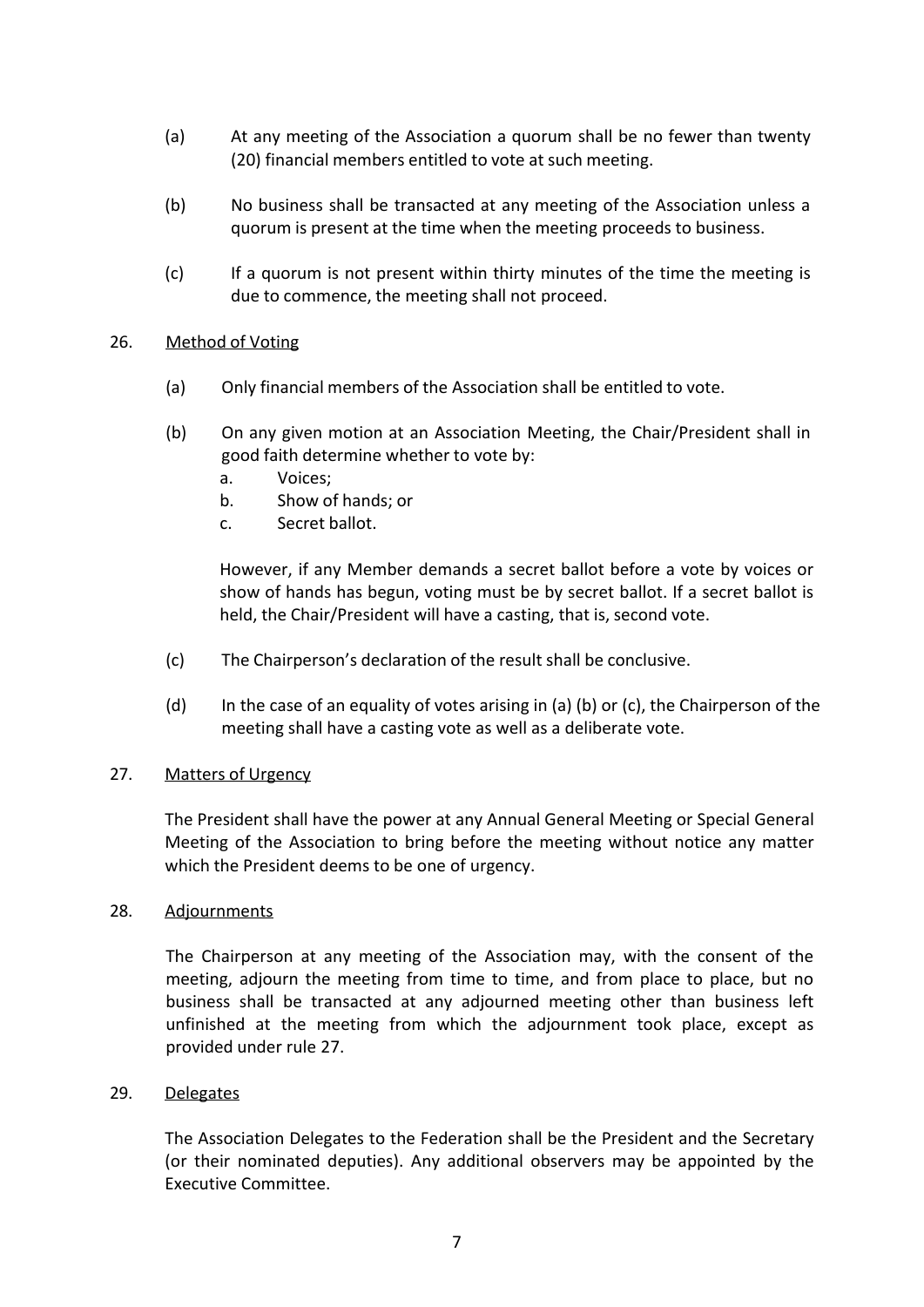### ASSOCIATION POLICY

- 30. All resolutions of the Association shall form the policy of the Association and shall be recorded in a separate register.
- 31. Public Statements on behalf of the Association will be made by the President or the Secretary.
- 32. Policy at all times is to be directed towards the doing of all such acts, matters and things as may be necessary or expedient for the purposes of the Association, or incidental or conducive to the attainments of the objects of the Association and of the Federation.

# ALTERATION OF RULES

- 33. Any alteration addition to or revision of any of these rules proposed by a member must be notified to the Secretary in writing at least 60 da*y*s before the date of the next general meeting. Notice thereof must be included in the Notice of Meeting at which such business is to be considered.
- 34. The rules of the Association may be altered, added to, or rescinded at any general meeting of the Association, subject alwa*y*s to the prior endorsement of the Federation, before presentation to the membership, provided that no change to such rules should allow for personal pecuniary benefit or gain of any member.
- 35. Duplicate copies of every such approved alteration, addition, recision or amendment shall forthwith be delivered to the Registrar in accordance with the requirements of the Incorporated Societies Act 1908.
- 36. The Association or the Executive Committee shall have power to frame such Standing Orders as may from time to time be deemed necessary provided that such Standing Orders are not inconsistent with these rules.

### MINUTES

- 37. The Chairman of the Executive Committee shall cause minutes to be recorded in writing in a minute book as well as electronic means and kept for that purpose both in respect of its own meetings and in respect of meetings of the Association:
	- (a) of all appointments of officers;
	- (b) of the Committee present at any meeting of the Executive Committee,
	- (c) of all resolutions and proceedings of any meetings of the Executive Committee or of the Association.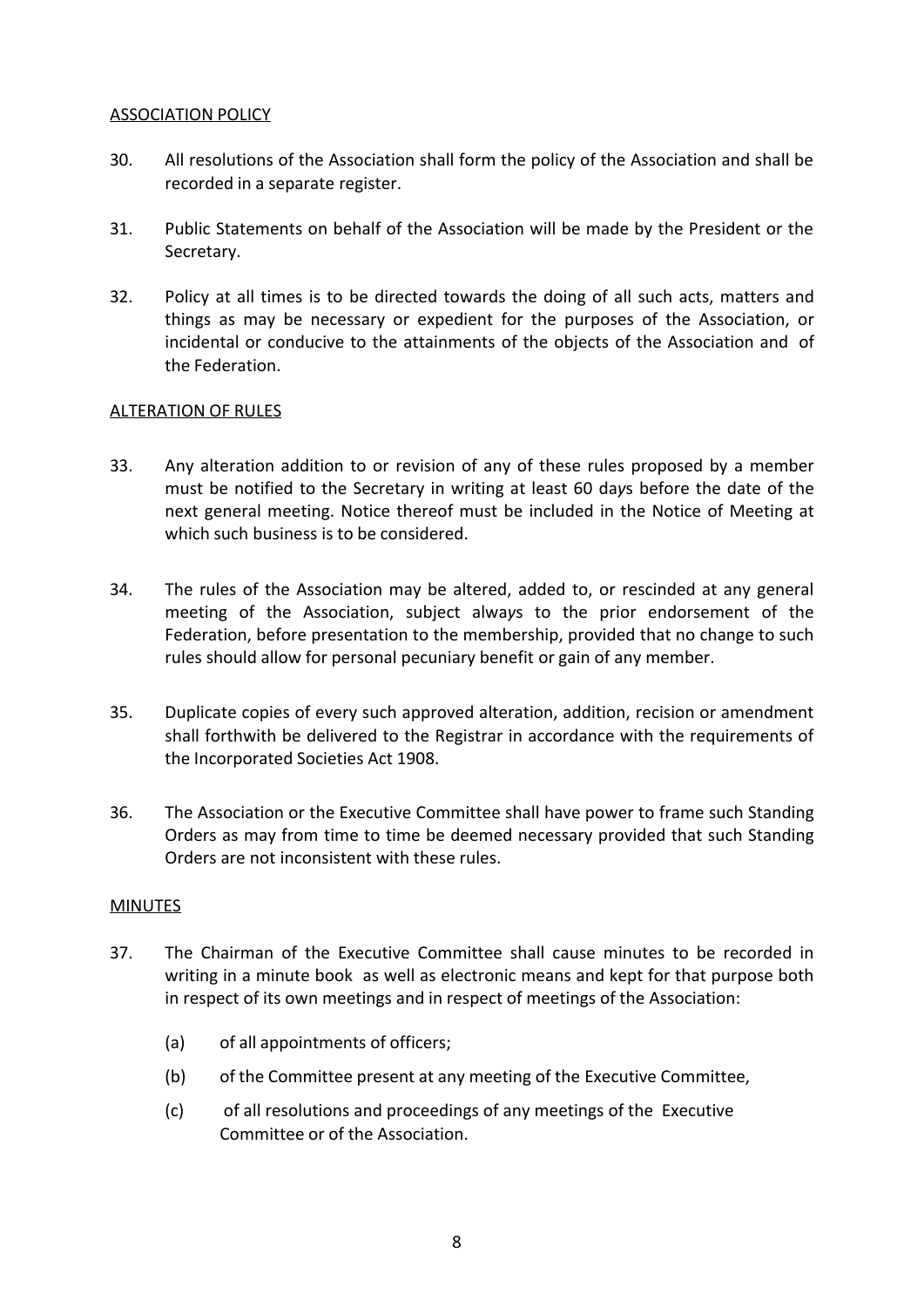### **ACCOUNTS**

- 38. The Executive Committee shall cause proper accounts to be kept:
	- (a) of all sums of money received and expended by the Association and the matters in respect of which such receipt and expenditure takes place.
	- (b) of all the assets and liabilities of the A*s*sociation including all mortgages, charges and securities of any description affecting any of its property.
- 39. (a) The books of account shall be kept at the registered office of the Association or at such other place or places as the Executive Committee shall determine, and they shall be open to inspection by a financial Member or their accredited representative at such reasonable times and places as shall be determined by the Committee.
	- (b) All monies received shall forthwith be paid into such bank as shall be determined from time to time by the Committee, after being entered into the books of the Association as being received. All payments shall be authorised by two members of the Executive Committee who have been given such authorisation by the Committee. No payments shall be made without supporting documents addressed to the Association.
	- (c) All payments made shall be reported to the Committee for confirmation at the next meeting following payment.
- 40. At the Annual General Meeting in each year the Executive Committee shall:
	- (a) Report to the meeting as to the state and condition of the Association,
	- (b) Lay before the meeting a statement of the income and expenditure and a balance sheet containing a summary of the property and liabilities of the Association including all trust funds, made up to the end of the last completed financial year. Further financial information relating to the period between the end of the financial year and the date of notification of the meeting shall be made available if a specific request is received in writing from any member at least 14 days prior to the meeting.
	- (c) Present an annual budget for the coming financial year.
- 41. The Association shall make the returns required by the Incorporated Societies Act, 1908, or by such other statutory provisions for the time being in force, and shall comply with all the requirements of such Statute and any regulations thereunder.

### FINANCIAL AND MEMBERSHIP YEAR

- 42. (a) The financial year of the Association shall begin on 1 January and end on 31 December of that year.
	- (b) The membership year shall begin on 1 April and end on 31 March of the next year.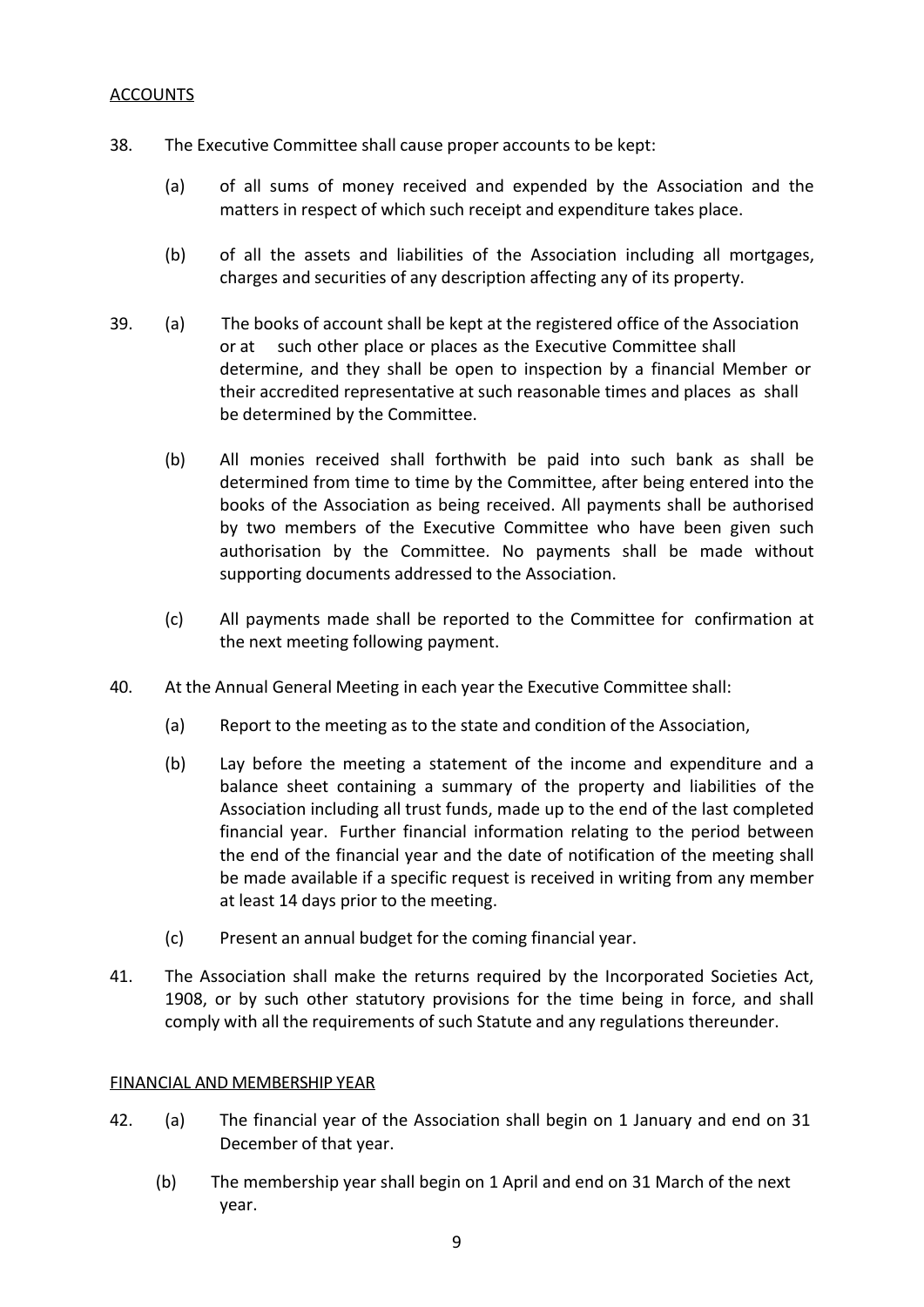### ASSURANCE ON THE FINANCIAL STATEMENTS

43. The Association shall not appoint a Reviewer to review the annual financial statements unless the Association, at its AGM, resolves that such an appointment is made. If there is such a resolution, the Reviewer shall conduct an examination to ascertain that the financial information is presented in accordance with the appropriate accounting policies and shall provide a report to that effect.

Any Reviewer must be a suitably qualified person and must not be a member of the Committee or an employee of the Association. If the Association fails to appoint a Reviewer, following its resolution, or if the Reviewer appointed is unable to act for some reason, the appointment shall be made by the Committee.

### SEAL OF ASSOCIATION

44. The Common Seal of the Association shall be in the custody of the Secretary and the same may be fixed to any deed or document of any kind by any two members of the Executive Committee and the Secretary pursuant to a resolution of the Association or an Annual General Meeting.

### BORROWING POWERS

- 45. (a) The Executive Committee shall have power**,** if authorised by a resolution passed by a two-thirds majority at any General or Special General Meeting of the Association**,** to borrow or raise money and secure payment of the same or to secure the payment of any money owing by the Association or the satisfaction or performance of any obligation or liability incurred or undertaken by the *A*ssociation in such manner as the Association shall by such resolution determine and in particular by the issue of debentures or by mortgage or charge or lien upon the whole or any part of the Association's property or assets (whether present or future).
	- (b) Save as provided in this Clause, the Association shall not have power to borrow money.
- 46. The Executive Committee may purchase, redeem or pay off such security or securities.

### WINDING UP

47. If upon the winding up of the Association there remains after the satisfaction of all its liabilities any property whatsoever, the same may be given or transferred to the Federation or to some other institution or incorporated society having objects similar to the objects of the Association, such institution or Association to be determined by a majority of those present at a General Meeting of the Association at or before the winding up and in default thereof to such institution or institutions as a Judge of the High Court of New Zealand shall direct upon application being made for such direction.